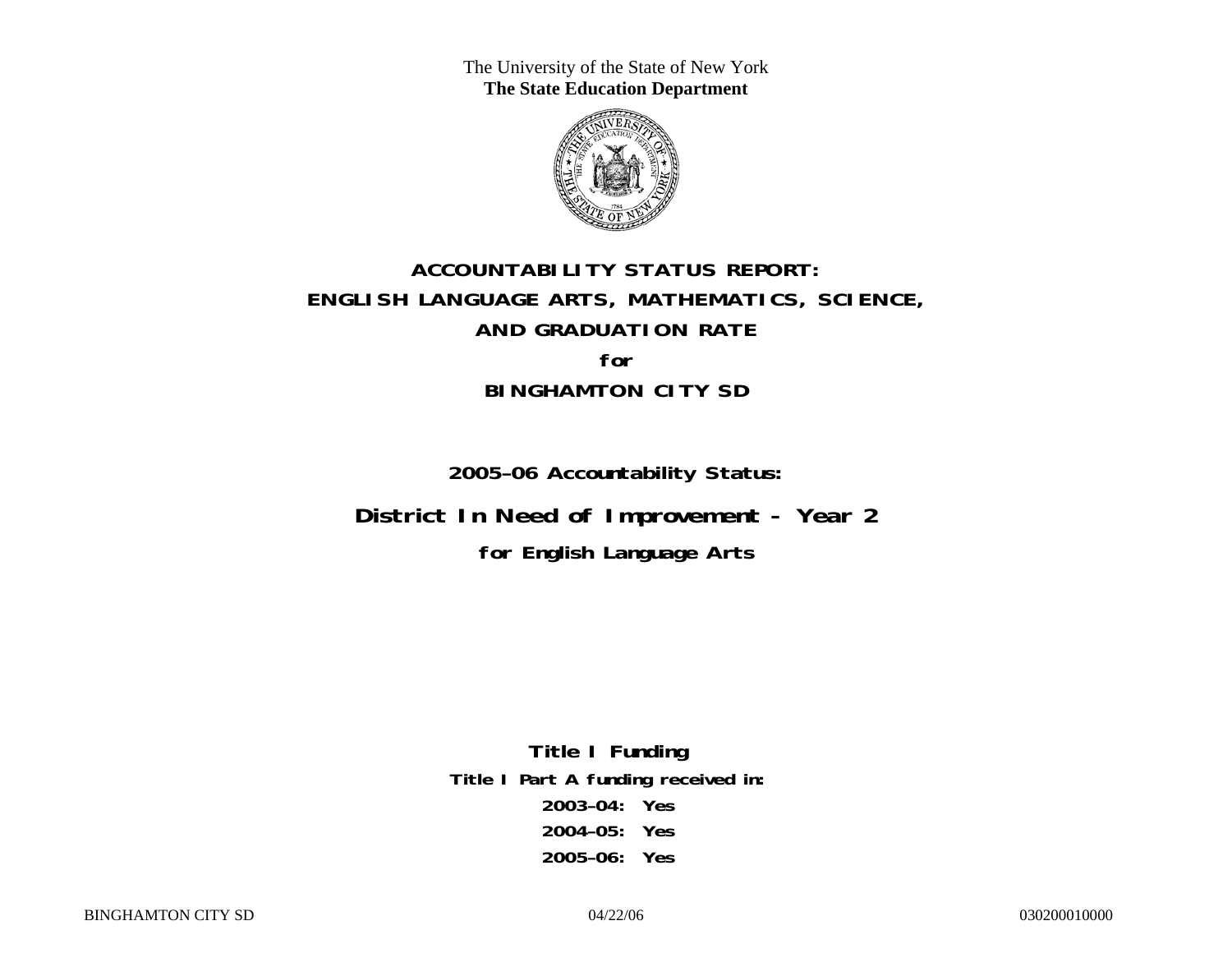### **District Accountability Status Categories**

The list below defines the district status categories of New York State's district accountability system, which is divided into a Federal Title I component and a State component. A district that does not receive Title I funding in a school year does not have a federal status in that year. Consequences for districts not in good standing can be found at: **http://www.emsc.nysed.gov/nyc/DINI/DINI2004-05.shtml**. To be removed from any improvement status, a district must make Adequate Yearly Progress (AYP) at an applicable grade level in the subject area for which it was identified for two consecutive years.

**District in Good Standing:** A district is considered to be in good standing if it has not been identified as a District in Need of Improvement, Requiring Corrective Action, Planning for Restructuring, or Requiring Academic Progress.

**District Requiring Academic Progress:** Under the State component of New York's accountability system, a district that misses making AYP at every applicable grade level in a subject area for two consecutive years is considered a District Requiring Academic Progress (Year 1) for the following year. In each succeeding year that the school fails to make AYP, the year designation is incremented by one.

**District in Need of Improvement (Year 1):** A district that misses making AYP at every applicable grade level in the same subject area for two consecutive years while receiving Title I funds is considered a District in Need of Improvement (Year 1) for the following year.

**District in Need of Improvement (Year 2):** A District in Need of Improvement (Year 1) that misses making AYP at every

applicable grade level in the subject area for which it was identified while receiving Title I funds is considered a District in Need of Improvement (Year 2) for the following year.

**District Requiring Corrective Action:** A District in Need of Improvement (Year 2) that misses making AYP at every applicable grade level in the subject area for which it was identified while receiving Title I funds is considered a District Requiring Corrective Action for the following year.

**District Planning for Restructuring:** A District Requiring Corrective Action that misses making AYP at every applicable grade level in the subject area for which it was identified while receiving Title I funds is considered a District Planning for Restructuring for the following year.

**District Restructuring:** A District Planning for Restructuring that misses making AYP at every applicable grade level in the subject area for which it was identified while receiving Title I funds is considered a District Restructuring for the following year.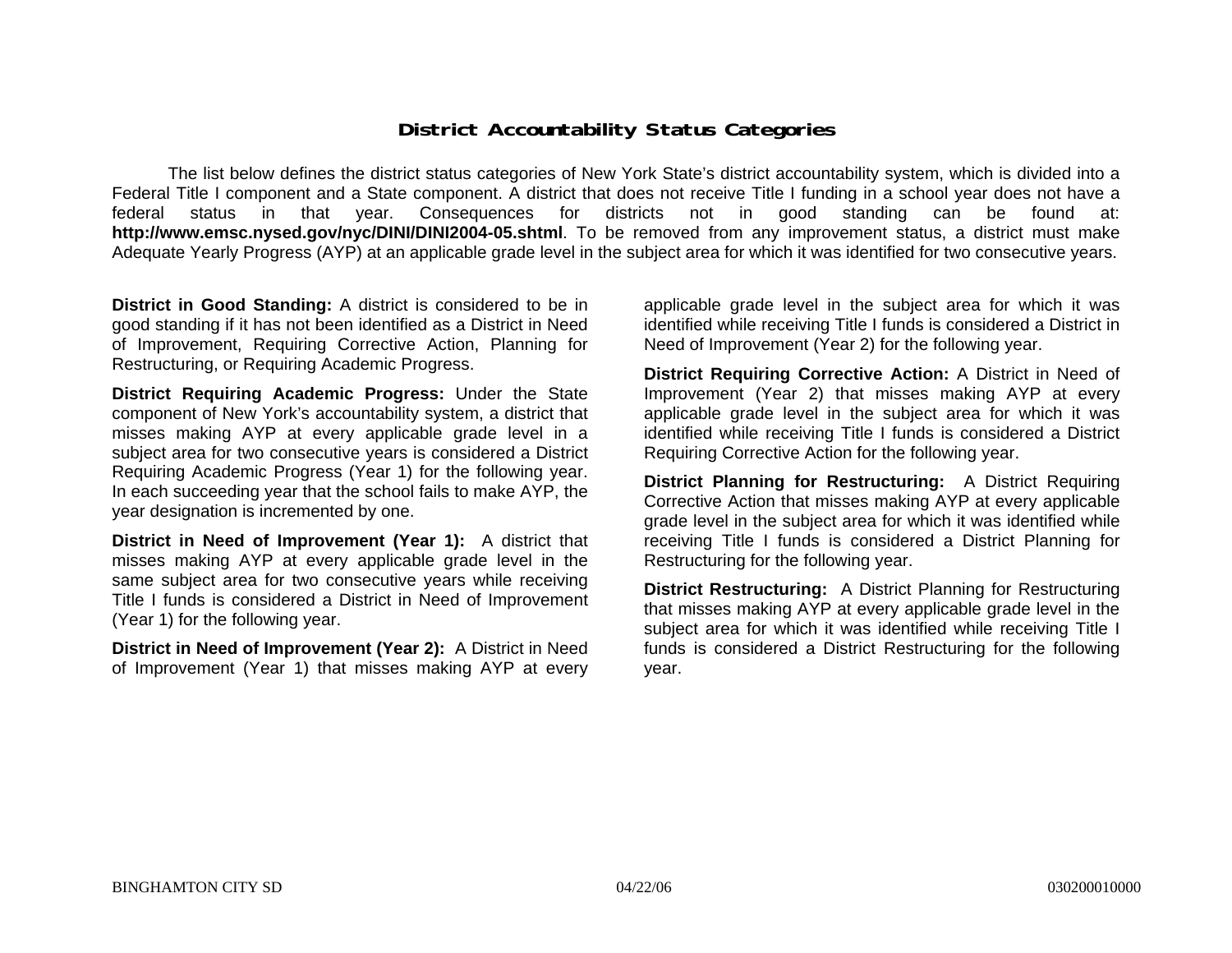### **Elementary-Level English Language Arts**

Definitions of terms, such as Performance Index and Effective Annual Measurable Objective (AMO), are in the glossary, which is the last page of this report.

**To make Adequate Yearly Progress (AYP) in 2004–05, every accountability group must make AYP.** 

**For an accountability group to make AYP in 2004–05, it must** 

- 1. meet the 95 percent participation requirement (*2004–05 Participation*), *and*
- 2. *either* meet its Effective AMO *or* make safe harbor (*2004–05 Performance*  and *Standards*).

To meet the participation requirement, 95 percent of the grade 4 enrollment in each accountability group with 40 or more students must be tested. To meet the

Effective AMO, the Performance Index for each group with 30 or more continuously enrolled students must equal or exceed the Effective AMO. To make safe harbor, the Performance Index of each of these groups must equal or exceed its ELA safe harbor target *and* the group must meet the elementary-level science qualification for safe harbor. (See the elementary-level science page of this report for further information on meeting the science qualification for safe harbor.)

*ELA Safe Harbor Targets:* The elementary-level 2004–05 ELA Safe Harbor Target is calculated by using the following equation: 2003–04 PI + (200 – the 2003–04 PI)  $\times$  0.10. The 2005–06 ELA Safe Harbor Target is calculated by using the following equation: 2004–05 PI + (200 – the 2004–05 PI) × 0.10. The 2005–06 target is provided for groups whose PI was below the Effective AMO in 2004–05.

|                                   |                       | 2004-05 Participation*             |                                                         | 2004-05 Performance** |                  | 2004-05 Standards                   |                                                           |                                                       | 2005-06                                           |
|-----------------------------------|-----------------------|------------------------------------|---------------------------------------------------------|-----------------------|------------------|-------------------------------------|-----------------------------------------------------------|-------------------------------------------------------|---------------------------------------------------|
| <b>Accountability Group</b>       | Grade 4<br>Enrollment | Percent of<br>Enrollment<br>Tested | Count of<br>Continuously<br>Enrolled<br><b>Students</b> | Performance<br>Index  | Effective<br>AMO | <b>ELA Safe</b><br>Harbor<br>Target | Met the<br>Science<br>Qualification<br>for Safe<br>Harbor | <b>Made</b><br>AYP in<br><b>ELA</b> in<br>$2004 - 05$ | <b>ELA Safe</b><br><b>Harbor</b><br><b>Target</b> |
| All Students                      | 469                   | 100%                               | 452                                                     | 165                   | 126              |                                     |                                                           | <b>YES</b>                                            |                                                   |
| Students with Disabilities****    | 71                    | 99%                                | 65                                                      | 105                   | 119              | 110                                 | <b>YES</b>                                                | <b>YES</b>                                            | 115                                               |
| American Indian/Alaskan Native    |                       |                                    |                                                         |                       |                  |                                     |                                                           |                                                       |                                                   |
| <b>Black</b>                      | 96                    | 99%                                | 90                                                      | 143                   | 121              |                                     |                                                           | <b>YES</b>                                            |                                                   |
| Hispanic                          | 28                    |                                    | 25                                                      |                       |                  |                                     |                                                           |                                                       |                                                   |
| Asian or Pacific Islander         | 12                    |                                    | 12                                                      |                       |                  |                                     |                                                           |                                                       |                                                   |
| White                             | 333                   | 100%                               | 325                                                     | 171                   | 125              |                                     |                                                           | <b>YES</b>                                            |                                                   |
| <b>Limited English Proficient</b> | 17                    |                                    | 17                                                      |                       |                  |                                     |                                                           |                                                       |                                                   |
| Economically Disadvantaged        | 298                   | 100%                               | 282                                                     | 154                   | 125              |                                     |                                                           | <b>YES</b>                                            |                                                   |
| Final AYP Determination           |                       |                                    |                                                         |                       |                  |                                     |                                                           | <b>YES</b>                                            |                                                   |

\*If the participation rate of an accountability group fell below 95 percent in 2004–05, the enrollment shown is the sum of 2003–04 and 2004–05 enrollments and the percent tested is the weighted average of the participation rates for those two years.

\*\*If there were fewer than 30 continuously enrolled tested students in 2004–05, data for 2003–04 and 2004–05 were combined to determine counts and PIs.

\*\*\*Groups with a "\*\*\*" are not required to meet the science qualification for safe harbor to make safe harbor in English and mathematics because fewer than 30 students in the group were administered the science test.

\*\*\*\*In cases of failure to make AYP solely because of the performance of students with disabilities, meeting the 95% participation requirement for this group and subject and meeting or exceeding the AMO if 34 points were added to the PI for this group and subject is an approved way of making AYP for students with disabilities.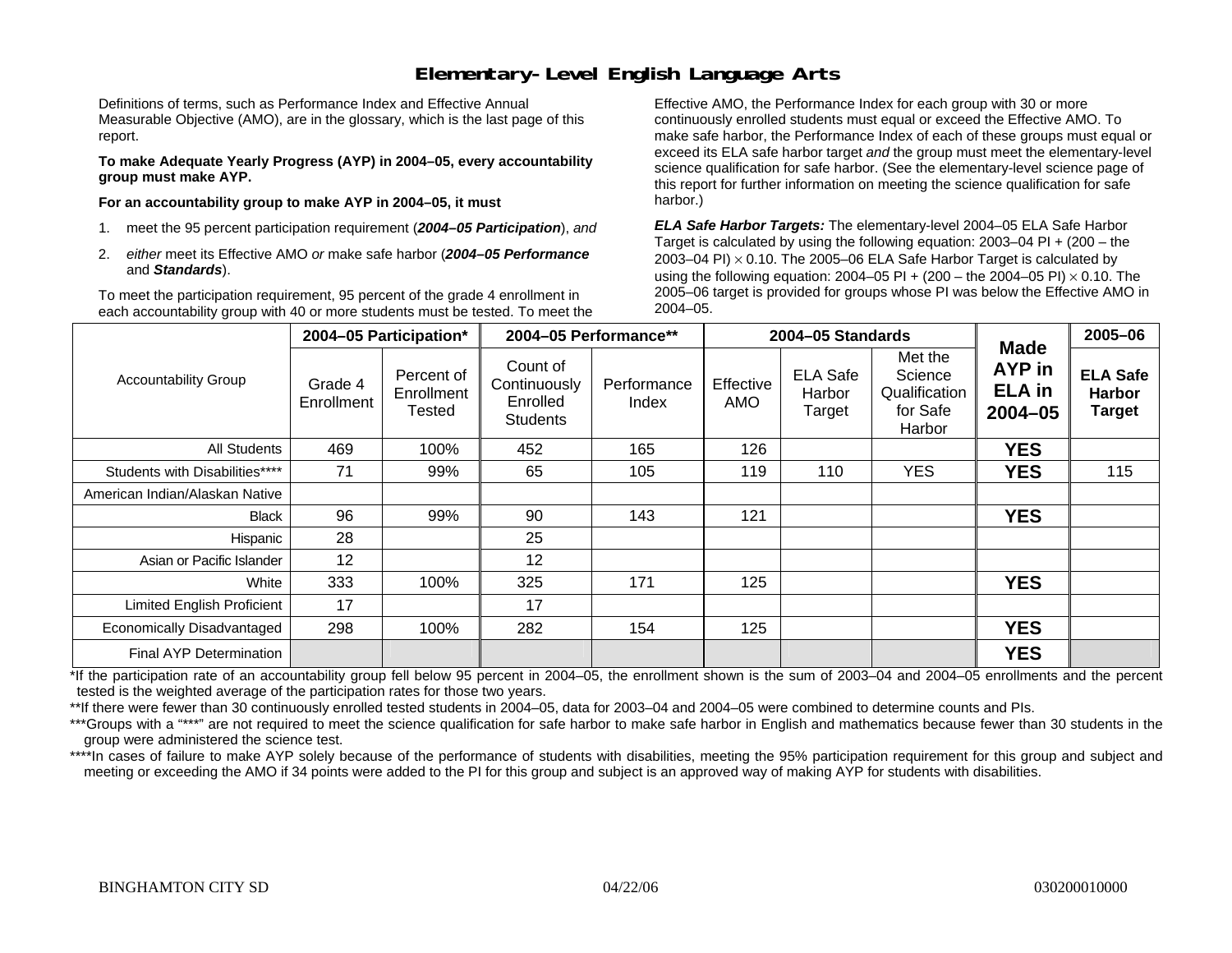### **Elementary-Level Mathematics**

Definitions of terms, such as Performance Index and Effective Annual Measurable Objective (AMO), are in the glossary, which is the last page of this report.

**To make Adequate Yearly Progress (AYP) in 2004–05, every accountability group must make AYP.** 

**For an accountability group to make AYP in 2004–05, it must** 

- 1. meet the 95 percent participation requirement (*2004–05 Participation*), *and*
- 2. *either* meet its Effective AMO *or* make safe harbor (*2004–05 Performance*  and *Standards*).

To meet the participation requirement, 95 percent of the grade 4 enrollment in each accountability group with 40 or more students must be tested. To meet the

Effective AMO, the Performance Index for each group with 30 or more continuously enrolled students must equal or exceed the Effective AMO. To make safe harbor, the Performance Index of each of these groups must equal or exceed its math safe harbor target *and* the group must meet the elementarylevel science qualification for safe harbor. (See the elementary-level science page of this report for further information on meeting the science qualification for safe harbor.)

*Math Safe Harbor Targets:* The elementary-level 2004–05 Math Safe Harbor Target is calculated by using the following equation: 2003–04 PI + (200 – the 2003–04 PI) <sup>×</sup> 0.10. The 2005–06 Math Safe Harbor Target is calculated by using the following equation: 2004–05 PI + (200 – the 2004–05 PI) × 0.10. The 2005–06 target is provided for groups whose PI was below the Effective AMO in 2004–05.

|                                   |                       | 2004-05 Participation*             |                                                         | 2004-05 Performance** |                  | 2004-05 Standards             |                                                           |                                                        | 2005-06                                            |
|-----------------------------------|-----------------------|------------------------------------|---------------------------------------------------------|-----------------------|------------------|-------------------------------|-----------------------------------------------------------|--------------------------------------------------------|----------------------------------------------------|
| <b>Accountability Group</b>       | Grade 4<br>Enrollment | Percent of<br>Enrollment<br>Tested | Count of<br>Continuously<br>Enrolled<br><b>Students</b> | Performance<br>Index  | Effective<br>AMO | Math Safe<br>Harbor<br>Target | Met the<br>Science<br>Qualification<br>for Safe<br>Harbor | <b>Made</b><br>AYP in<br><b>Math in</b><br>$2004 - 05$ | <b>Math Safe</b><br><b>Harbor</b><br><b>Target</b> |
| All Students                      | 466                   | 100%                               | 440                                                     | 183                   | 137              |                               |                                                           | <b>YES</b>                                             |                                                    |
| Students with Disabilities****    | 71                    | 100%                               | 64                                                      | 153                   | 130              |                               |                                                           | <b>YES</b>                                             |                                                    |
| American Indian/Alaskan Native    |                       |                                    |                                                         |                       |                  |                               |                                                           |                                                        |                                                    |
| <b>Black</b>                      | 98                    | 100%                               | 88                                                      | 169                   | 131              |                               |                                                           | <b>YES</b>                                             |                                                    |
| Hispanic                          | 29                    |                                    | 24                                                      |                       |                  |                               |                                                           |                                                        |                                                    |
| Asian or Pacific Islander         | 12                    |                                    | 12                                                      |                       |                  |                               |                                                           |                                                        |                                                    |
| White                             | 327                   | 100%                               | 316                                                     | 187                   | 136              |                               |                                                           | <b>YES</b>                                             |                                                    |
| <b>Limited English Proficient</b> | 18                    |                                    | 18                                                      |                       |                  |                               |                                                           |                                                        |                                                    |
| Economically Disadvantaged        | 295                   | 100%                               | 270                                                     | 178                   | 135              |                               |                                                           | <b>YES</b>                                             |                                                    |
| Final AYP Determination           |                       |                                    |                                                         |                       |                  |                               |                                                           | <b>YES</b>                                             |                                                    |

\*If the participation rate of an accountability group fell below 95 percent in 2004–05, the enrollment shown is the sum of 2003–04 and 2004–05 enrollments and the percent tested is the weighted average of the participation rates over those two years.

\*\*If there were fewer than 30 continuously enrolled tested students in 2004–05, data for 2003–04 and 2004–05 were combined to determine counts and PIs.

\*\*\*Groups with a "\*\*\*" are not required to meet the science qualification for safe harbor to make safe harbor in English and mathematics because fewer than 30 students in the group were administered the science test.

\*\*\*\* In cases of failure to make AYP solely because of the performance of students with disabilities, meeting the 95% participation requirement for this group and subject and meeting or exceeding the AMO if 34 points were added to the PI for this group and subject is an approved way of making AYP for students with disabilities.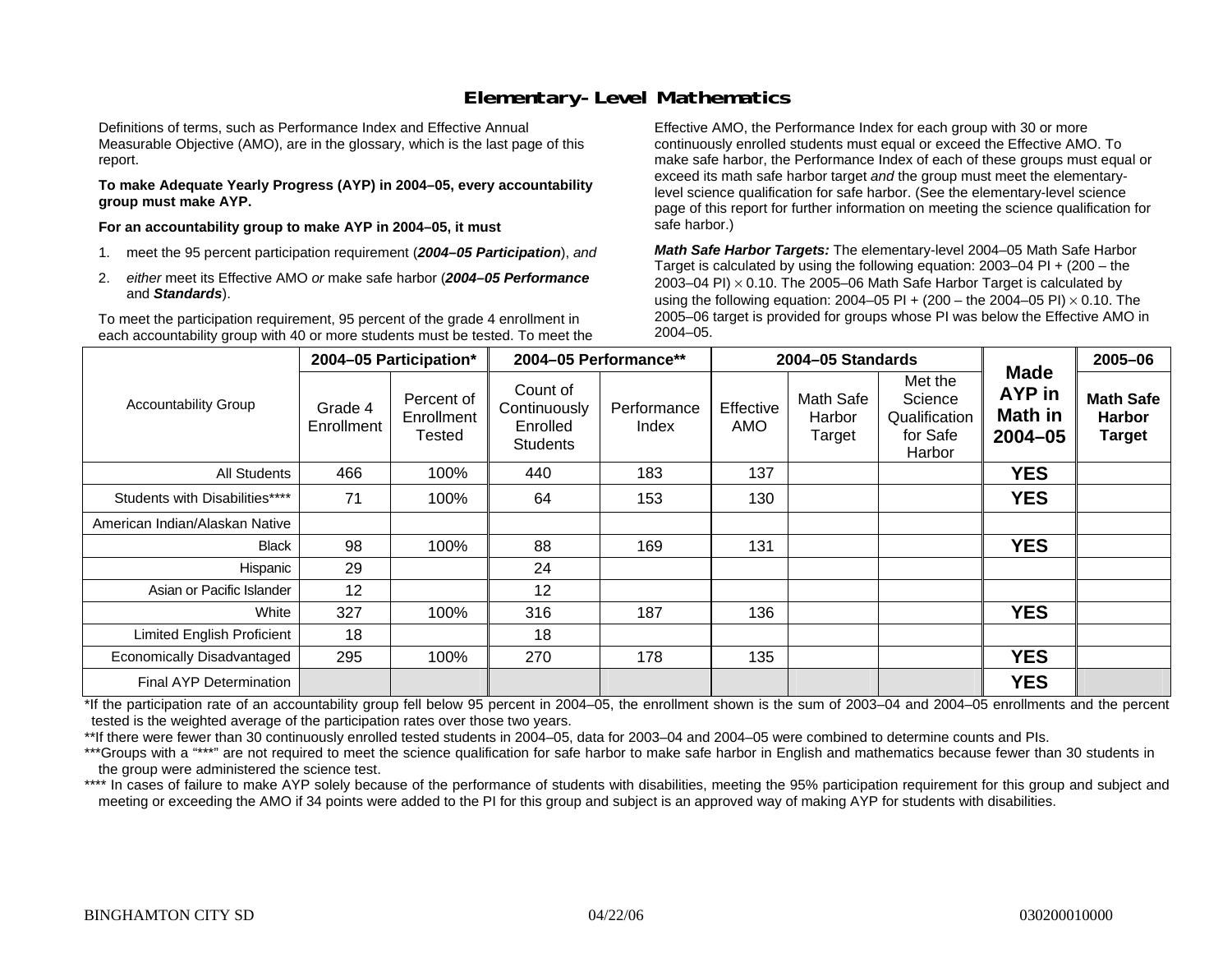### **Elementary-Level Science**

Definitions of terms, such as Progress Target and Adequate Yearly Progress (AYP), are in the glossary, which is the last page of this report.

*Made AYP in Science in 2004–05:* To make AYP in science, the Performance Index (PI) for the "All Students" group must equal or exceed the State Science Standard or the Science Progress Target.

*Qualification for Safe Harbor in Elementary-Level ELA and Math:* For an accountability group to be considered Qualified for Safe Harbor in Elementary-Level ELA and Math, the PI must equal or exceed the State Science Standard or the Science Progress Target in elementarylevel science for that group. Groups with fewer than 30 students tested in elementary-level science are not subject to this qualification criterion.

*Science Progress Targets:* The elementary-level 2004–05 Science Progress Target is calculated by adding one point to the 2003–04 PI. The 2005–06 Science Progress Target is calculated by adding one point to the 2004–05 PI. The 2005–06 target is provided for groups whose PI was below the State Science Standard in 2004–05.

|                                   |                                                         | 2004-05 Performance* |                                     | 2004-05 Standards             |                                             | $2004 - 05$                                                             | $2005 - 06$                   |
|-----------------------------------|---------------------------------------------------------|----------------------|-------------------------------------|-------------------------------|---------------------------------------------|-------------------------------------------------------------------------|-------------------------------|
| <b>Accountability Group</b>       | Count of<br>Continuously<br>Enrolled<br><b>Students</b> | Performance<br>Index | <b>State</b><br>Science<br>Standard | Science<br>Progress<br>Target | <b>Made AYP</b><br>in Science<br>in 2004-05 | Qualified for<br>Safe Harbor in<br>Elementary-<br>Level ELA and<br>Math | Science<br>Progress<br>Target |
| All Students                      | 436                                                     | 181                  | 100                                 |                               | <b>YES</b>                                  | <b>YES</b>                                                              |                               |
| <b>Students with Disabilities</b> | 62                                                      | 166                  | 100                                 |                               |                                             | <b>YES</b>                                                              |                               |
| American Indian/Alaskan Native    |                                                         |                      |                                     |                               |                                             |                                                                         |                               |
| <b>Black</b>                      | 88                                                      | 169                  | 100                                 |                               |                                             | <b>YES</b>                                                              |                               |
| Hispanic                          | 24                                                      |                      |                                     |                               |                                             |                                                                         |                               |
| Asian or Pacific Islander         | $12 \overline{ }$                                       |                      |                                     |                               |                                             |                                                                         |                               |
| White                             | 312                                                     | 186                  | 100                                 |                               |                                             | YES.                                                                    |                               |
| Limited English Proficient        | 18                                                      |                      |                                     |                               |                                             |                                                                         |                               |
| Economically Disadvantaged        | 267                                                     | 176                  | 100                                 |                               |                                             | YES.                                                                    |                               |
| <b>Final AYP Determination</b>    |                                                         |                      |                                     |                               | <b>YES</b>                                  |                                                                         |                               |

\*If there were fewer than 30 continuously enrolled students in 2004–05, data for 2003–04 and 2004–05 were combined to determine counts and Performance Indices.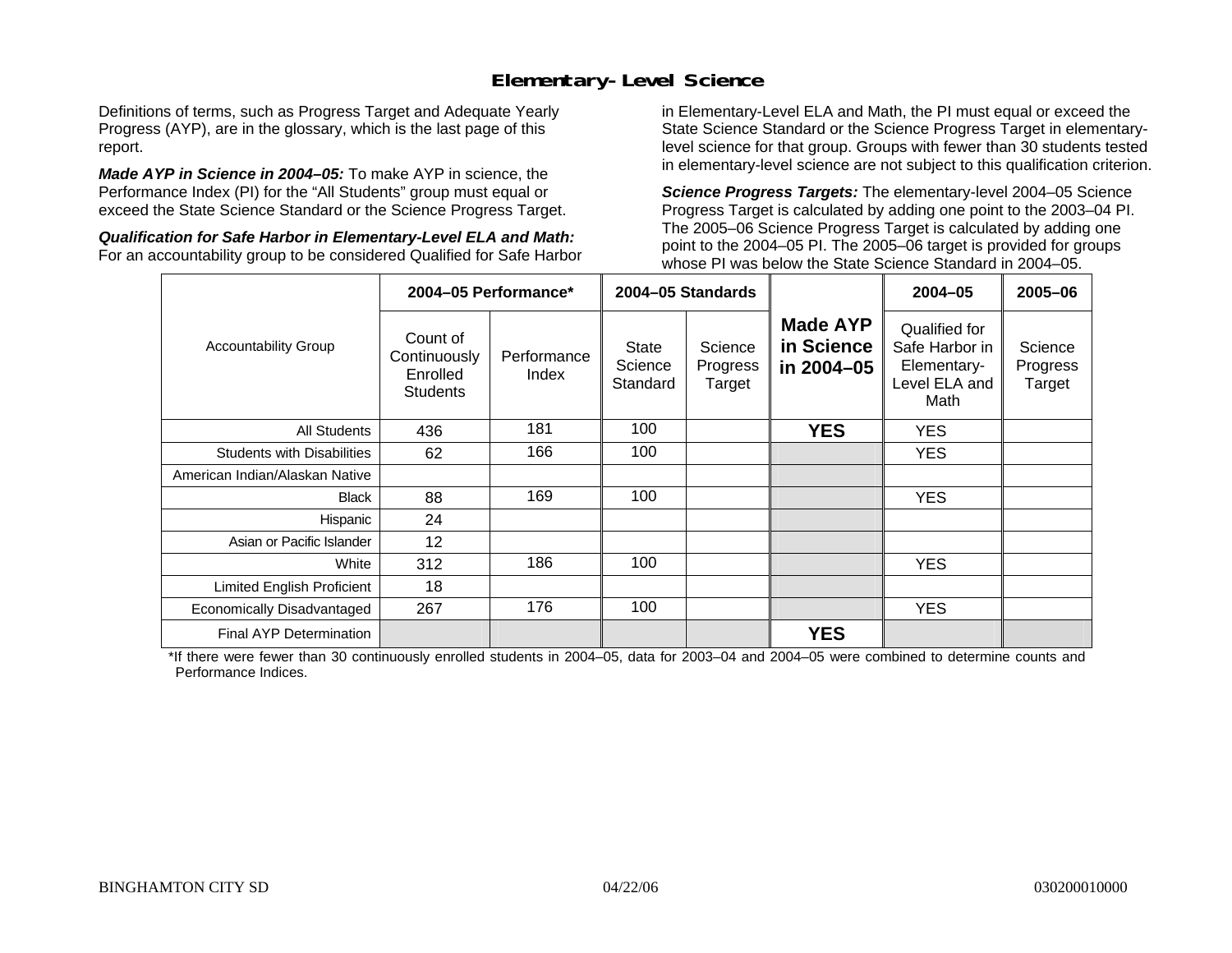# **Middle-Level English Language Arts**

Definitions of terms, such as Performance Index and Effective Annual Measurable Objective (AMO), are in the glossary, which is the last page of this report.

#### **To make Adequate Yearly Progress (AYP) in 2004–05, every accountability group must make AYP.**

#### **For an accountability group to make AYP in 2004–05, it must**

- 1. meet the 95 percent participation requirement (*2004–05 Participation*), *and*
- 2. *either* meet its Effective AMO *or* make safe harbor (*2004–05 Performance* and *Standards*).

To meet the participation requirement, 95 percent of the grade 8 enrollment in each accountability group with 40 or more students must exceed the Effective AMO. To make safe harbor, the Performance Index be tested. To meet the Effective AMO, the Performance Index for each group with 30 or more continuously enrolled students must equal or of each of these groups must equal or exceed its ELA safe harbor target *and* the group must meet the middle-level science qualification for safe harbor. (See the middle-level science page of this report for further information on meeting the science qualification for safe harbor.)

*ELA Safe Harbor Targets:* The middle-level 2004–05 ELA Safe Harbor Target is calculated by using the following equation: 2003–04 PI + (200 – the 2003–04 PI) <sup>×</sup> 0.10. The 2005–06 ELA Safe Harbor Target is calculated by using the following equation:  $2004-05$  PI +  $(200 -$  the  $2004-$ 05 PI)  $\times$  0.10. The 2005–06 target is provided for groups whose PI was below the Effective AMO in 2004–05.

|                                |                       | 2004-05 Participation*                    |                                                         | 2004-05 Performance** |                  | 2004-05 Standards                   |                                                           |                                                       | 2005-06                                           |
|--------------------------------|-----------------------|-------------------------------------------|---------------------------------------------------------|-----------------------|------------------|-------------------------------------|-----------------------------------------------------------|-------------------------------------------------------|---------------------------------------------------|
| <b>Accountability Group</b>    | Grade 8<br>Enrollment | Percent of<br>Enrollment<br><b>Tested</b> | Count of<br>Continuously<br>Enrolled<br><b>Students</b> | Performance<br>Index  | Effective<br>AMO | <b>ELA Safe</b><br>Harbor<br>Target | Met the<br>Science<br>Qualification<br>for Safe<br>Harbor | <b>Made</b><br>AYP in<br><b>ELA in</b><br>$2004 - 05$ | <b>ELA Safe</b><br><b>Harbor</b><br><b>Target</b> |
| All Students                   | 472                   | 99%                                       | 446                                                     | 144                   | 111              |                                     |                                                           | <b>YES</b>                                            |                                                   |
| Students with Disabilities**** | 114                   | 96%                                       | 104                                                     | 95                    | 106              | 98                                  | <b>YES</b>                                                | <b>YES</b>                                            | 106                                               |
| American Indian/Alaskan Native |                       |                                           |                                                         |                       |                  |                                     |                                                           |                                                       |                                                   |
| Black                          | 98                    | 98%                                       | 89                                                      | 120                   | 105              |                                     |                                                           | <b>YES</b>                                            |                                                   |
| Hispanic                       | 35                    |                                           | 33                                                      | 136                   | 99               |                                     |                                                           | <b>YES</b>                                            |                                                   |
| Asian or Pacific Islander      | 13                    |                                           | 12                                                      |                       |                  |                                     |                                                           |                                                       |                                                   |
| White                          | 326                   | 99%                                       | 312                                                     | 151                   | 110              |                                     |                                                           | <b>YES</b>                                            |                                                   |
| Limited English Proficient     | 13                    |                                           | 12                                                      |                       |                  |                                     |                                                           |                                                       |                                                   |
| Economically Disadvantaged     | 276                   | 99%                                       | 257                                                     | 128                   | 109              |                                     |                                                           | <b>YES</b>                                            |                                                   |
| Final AYP Determination        |                       |                                           |                                                         |                       |                  |                                     |                                                           | <b>YES</b>                                            |                                                   |

\*If the participation rate of an accountability group fell below 95 percent in 2004–05, the enrollment shown is the sum of 2003–04 and 2004–05 enrollments and the percent tested is the weighted average of the participation rates for those two years.

\*\*If there were fewer than 30 continuously enrolled tested students in 2004–05, data for 2003–04 and 2004–05 were combined to determine counts and PIs.

\*\*\*Groups with a "\*\*\*" are not required to meet the science qualification for safe harbor to make safe harbor in English and mathematics because fewer than 30 students in the group were administered the science test.

\*\*\*\* In cases of failure to make AYP solely because of the performance of students with disabilities, meeting the 95% participation requirement for this group and subject and meeting or exceeding the AMO if 34 points were added to the PI for this group and subject is an approved way of making AYP for students with disabilities.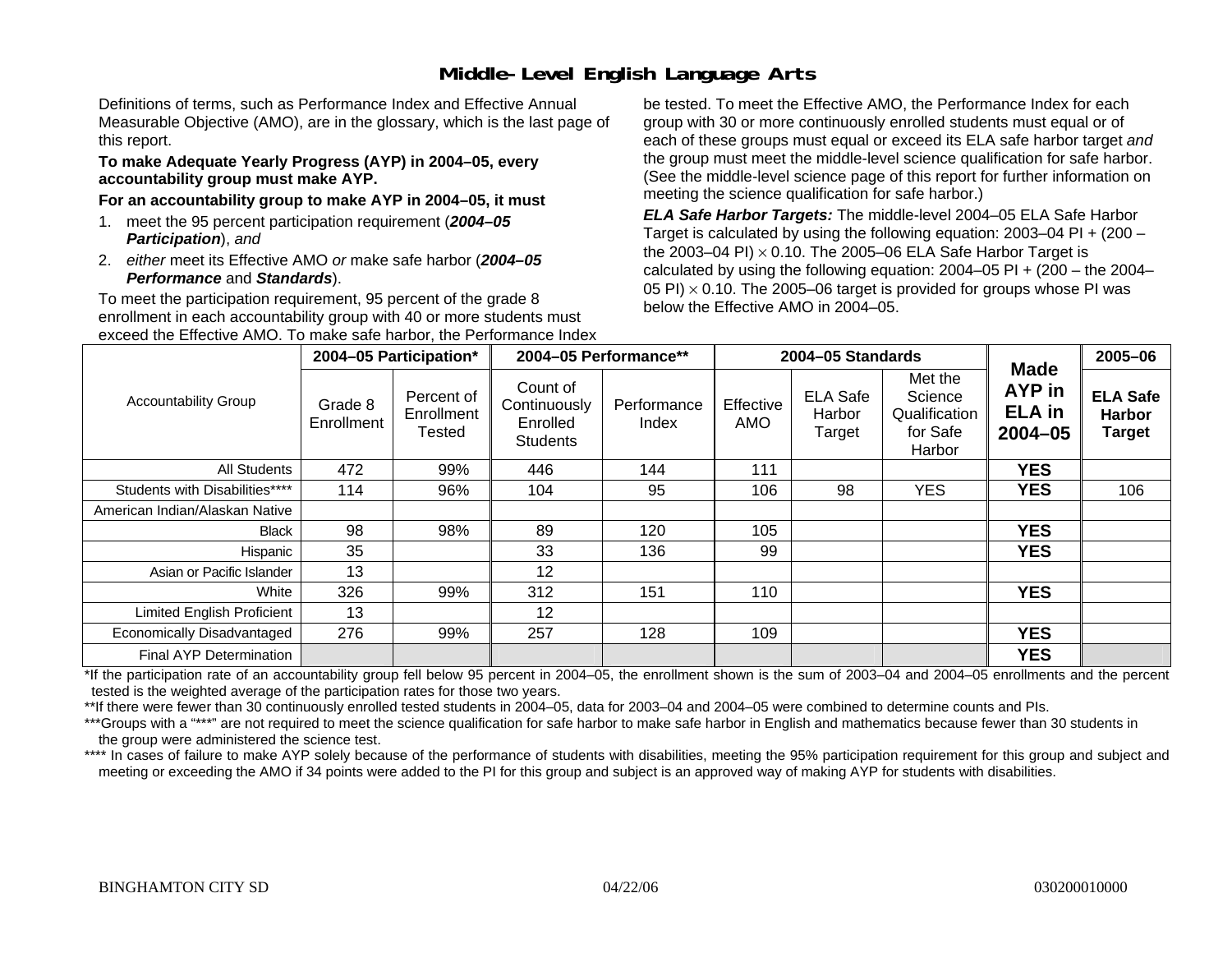### **Middle-Level Mathematics**

Definitions of terms, such as Performance Index and Effective Annual Measurable Objective (AMO), are in the glossary, which is the last page of this report.

#### **To make Adequate Yearly Progress (AYP) in 2004–05, every accountability group must make AYP.**

**For an accountability group to make AYP in 2004–05, it must** 

- 1. meet the 95 percent participation requirement (*2004–05 Participation*), *and*
- 2. *either* meet its Effective AMO *or* make safe harbor (*2004–05 Performance* and *Standards*).

To meet the participation requirement, 95 percent of the grade 8 enrollment in each accountability group with 40 or more students must be tested. To meet the Effective AMO, the Performance Index for each group with 30 or more continuously enrolled students must equal or exceed the Effective AMO. To make safe harbor, the Performance Index of each of these groups must equal or exceed its math safe harbor target *and* the group must meet the middle-level science qualification for safe harbor. (See the middle-level science page of this report for further information on meeting the science qualification for safe harbor.)

*Math Safe Harbor Targets:* The middle-level 2004–05 Math Safe Harbor Target is calculated by using the following equation: 2003–04 PI + (200 – the 2003–04 PI) <sup>×</sup> 0.10. The 2005–06 Math Safe Harbor Target is calculated by using the following equation: 2004–05 PI + (200 – the 2004–05 PI)  $\times$  0.10. The 2005–06 target is provided for groups whose PI was below the Effective AMO in 2004–05.

|                                   |                       | 2004-05 Participation*             |                                                         | 2004-05 Performance** |                  | 2004-05 Standards             |                                                           |                                                               | 2005-06                                            |
|-----------------------------------|-----------------------|------------------------------------|---------------------------------------------------------|-----------------------|------------------|-------------------------------|-----------------------------------------------------------|---------------------------------------------------------------|----------------------------------------------------|
| <b>Accountability Group</b>       | Grade 8<br>Enrollment | Percent of<br>Enrollment<br>Tested | Count of<br>Continuously<br>Enrolled<br><b>Students</b> | Performance<br>Index  | Effective<br>AMO | Math Safe<br>Harbor<br>Target | Met the<br>Science<br>Qualification<br>for Safe<br>Harbor | <b>Made</b><br><b>AYP</b> in<br><b>Math in</b><br>$2004 - 05$ | <b>Math Safe</b><br><b>Harbor</b><br><b>Target</b> |
| <b>All Students</b>               | 468                   | 98%                                | 425                                                     | 146                   | 88               |                               |                                                           | <b>YES</b>                                                    |                                                    |
| <b>Students with Disabilities</b> | 210                   | 95%                                | 93                                                      | 94                    | 83               |                               |                                                           | <b>YES</b>                                                    |                                                    |
| American Indian/Alaskan Native    |                       |                                    |                                                         |                       |                  |                               |                                                           |                                                               |                                                    |
| <b>Black</b>                      | 94                    | 96%                                | 81                                                      | 125                   | 82               |                               |                                                           | <b>YES</b>                                                    |                                                    |
| Hispanic                          | 37                    |                                    | 33                                                      | 121                   | 76               |                               |                                                           | <b>YES</b>                                                    |                                                    |
| Asian or Pacific Islander         | 13                    |                                    | 12                                                      |                       |                  |                               |                                                           |                                                               |                                                    |
| White                             | 324                   | 99%                                | 299                                                     | 155                   | 87               |                               |                                                           | <b>YES</b>                                                    |                                                    |
| Limited English Proficient        | 13                    |                                    | $12 \,$                                                 |                       |                  |                               |                                                           |                                                               |                                                    |
| Economically Disadvantaged        | 265                   | 97%                                | 234                                                     | 126                   | 86               |                               |                                                           | <b>YES</b>                                                    |                                                    |
| <b>Final AYP Determination</b>    |                       |                                    |                                                         |                       |                  |                               |                                                           | <b>YES</b>                                                    |                                                    |

\*If the participation rate of an accountability group fell below 95 percent in 2004–05, the enrollment shown is the sum of 2003–04 and 2004–05 enrollments and the percent tested is the weighted average of the participation rates over those two years.

\*\*If there were fewer than 30 continuously enrolled tested students in 2004–05, data for 2003–04 and 2004–05 were combined to determine counts and PIs.

\*\*\*Groups with a "\*\*\*" are not required to meet the science qualification for safe harbor to make safe harbor in English and mathematics because fewer than 30 students in the group were administered the science test.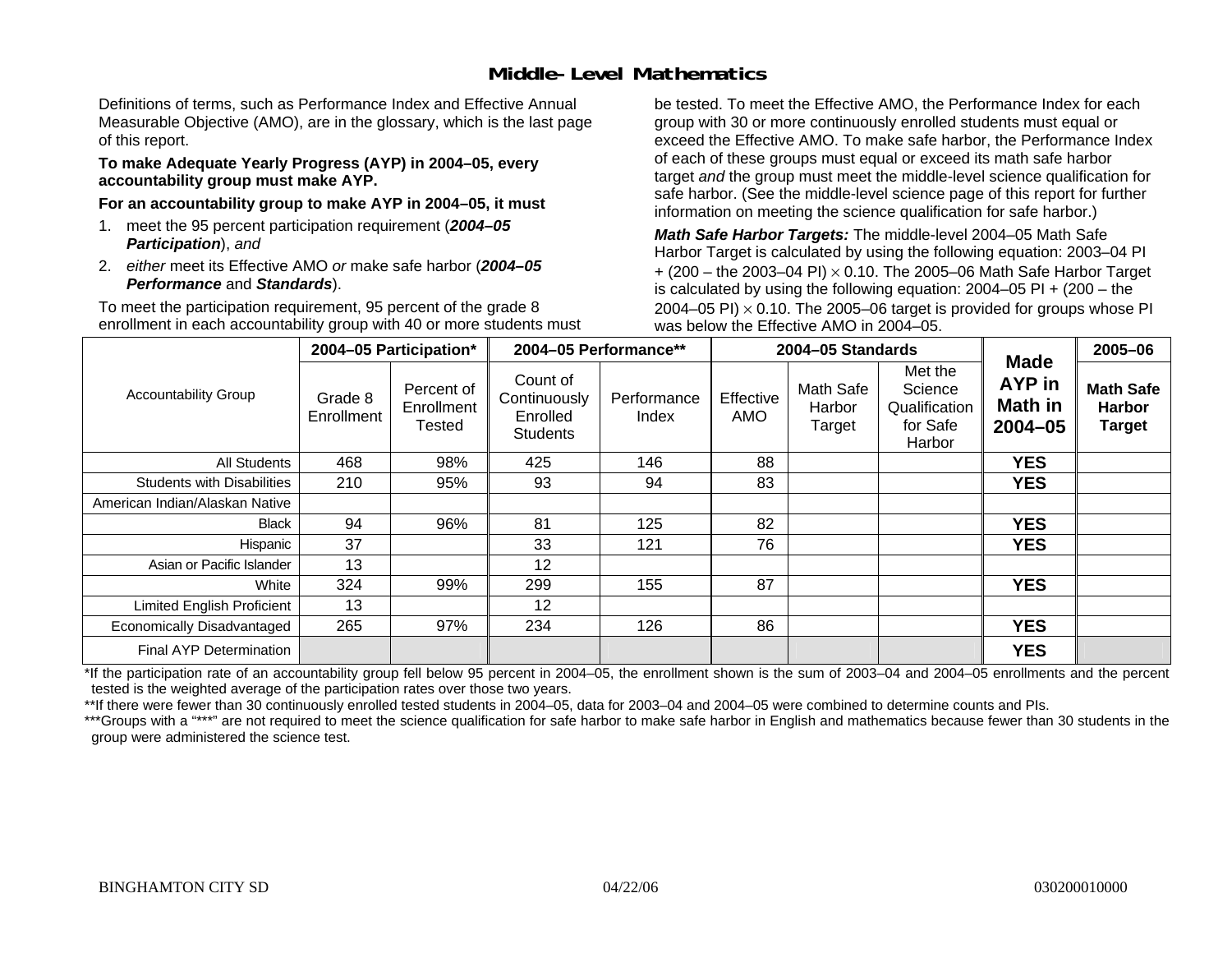### **Middle-Level Science**

Definitions of terms, such as Progress Target and Adequate Yearly Progress (AYP), are in the glossary, which is the last page of this report.

*Made AYP in Science in 2004–05:* To make AYP in science, the Performance Index (PI) for the "All Students" group must equal or exceed the State Science Standard or the Science Progress Target.

*Qualification for Safe Harbor in Middle-Level ELA and Math:* For an accountability group to be considered Qualified for Safe Harbor in Middle-Level ELA and Math, the PI must equal or exceed the State

Science Standard or the Science Progress Target in middle-level science for that group. Groups with fewer than 30 students tested in middle-level science are not subject to this qualification criterion.

*Science Progress Targets:* The middle-level 2004–05 Science Progress Target is calculated by adding one point to the 2003–04 PI. The 2005–06 Science Progress Target is calculated by adding one point to the 2004–05 PI. The 2005–06 target is provided for groups whose PI was below the State Science Standard in 2004–05.

|                                   |                                                         | 2004-05 Performance* |                              | 2004-05 Standards             |                                             | $2004 - 05$                                                            | 2005-06                       |
|-----------------------------------|---------------------------------------------------------|----------------------|------------------------------|-------------------------------|---------------------------------------------|------------------------------------------------------------------------|-------------------------------|
| <b>Accountability Group</b>       | Count of<br>Continuously<br>Enrolled<br><b>Students</b> | Performance<br>Index | State<br>Science<br>Standard | Science<br>Progress<br>Target | <b>Made AYP</b><br>in Science<br>in 2004-05 | Qualified<br>for Safe<br>Harbor in<br>Middle-<br>Level ELA<br>and Math | Science<br>Progress<br>Target |
| <b>All Students</b>               | 404                                                     | 175                  | 100                          |                               | <b>YES</b>                                  | <b>YES</b>                                                             |                               |
| <b>Students with Disabilities</b> | 83                                                      | 142                  | 100                          |                               |                                             | <b>YES</b>                                                             |                               |
| American Indian/Alaskan Native    |                                                         |                      |                              |                               |                                             |                                                                        |                               |
| <b>Black</b>                      | 80                                                      | 149                  | 100                          |                               |                                             | <b>YES</b>                                                             |                               |
| Hispanic                          | 30                                                      | 163                  | 100                          |                               |                                             | <b>YES</b>                                                             |                               |
| Asian or Pacific Islander         | 12                                                      |                      |                              |                               |                                             |                                                                        |                               |
| White                             | 282                                                     | 185                  | 100                          |                               |                                             | <b>YES</b>                                                             |                               |
| Limited English Proficient        | 10                                                      |                      |                              |                               |                                             |                                                                        |                               |
| Economically Disadvantaged        | 221                                                     | 162                  | 100                          |                               |                                             | <b>YES</b>                                                             |                               |
| <b>Final AYP Determination</b>    |                                                         |                      |                              |                               | <b>YES</b>                                  |                                                                        |                               |

\*If there were fewer than 30 continuously enrolled students in 2004–05, data for 2003–04 and 2004–05 were combined to determine counts and PIs.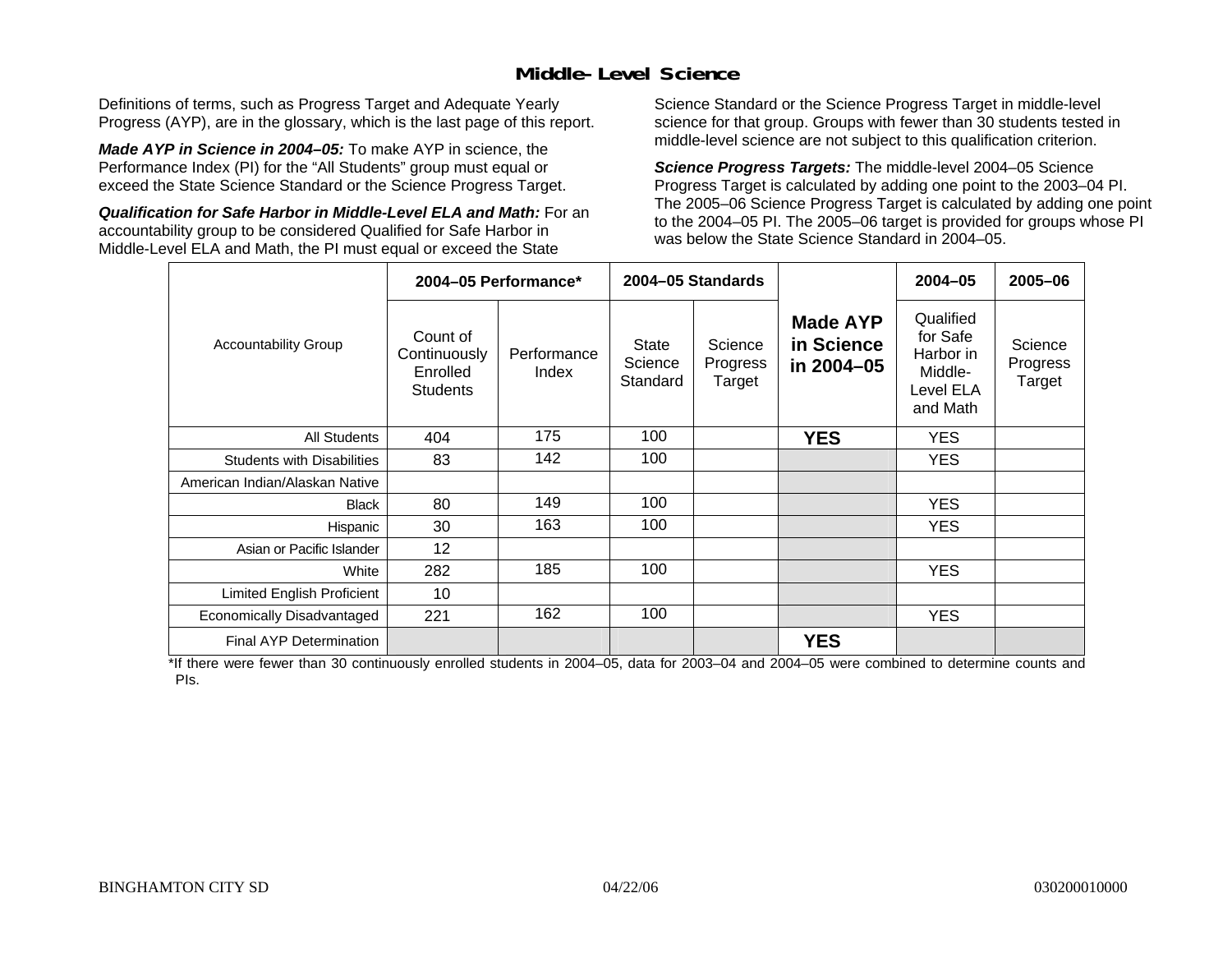# **Secondary-Level English Language Arts**

Definitions of terms, such as Performance Index and Effective Annual Measurable Objective (AMO), are in the glossary, which is the last page of this report.

#### **To make Adequate Yearly Progress (AYP) in 2004–05, every accountability group must make AYP.**

**For an accountability group to make AYP in 2004–05,** 95 percent of seniors in each accountability group of 40 or more must have taken an English examination that meets the student graduation requirement. Each group must also meet its Effective AMO *or* make safe harbor (*2004–05 Performance* and *Standards*). To meet the Effective AMO, the Performance Index for each group with 30 or more cohort members must equal or exceed the Effective AMO. To make safe harbor, the

Performance Index of each of these groups must equal or exceed its ELA safe harbor target *and* the group must meet the graduation-rate qualification for safe harbor. (See the graduation-rate page of this report for further information on meeting the graduation-rate qualification for safe harbor.)

*ELA Safe Harbor Targets:* The secondary-level 2004–05 ELA Safe Harbor Target is calculated by using the following equation: 2003–04 PI + (200 – the 2003–04 PI) <sup>×</sup> 0.10. The 2005–06 ELA Safe Harbor Target is calculated by using the following equation:  $2004-05$  PI  $+$  (200 – the 2004–05 PI)  $\times$  0.10. The 2005–06 target is provided for groups whose PI was below the Effective AMO in 2004–05.

| <b>Accountability Group</b>       | 2004-05 Participation*                |                                    | 2004-05 Performance**                                   |                      |                  | 2004-05 Standards                      |                                                                    |                                                       | 2005-06                             |
|-----------------------------------|---------------------------------------|------------------------------------|---------------------------------------------------------|----------------------|------------------|----------------------------------------|--------------------------------------------------------------------|-------------------------------------------------------|-------------------------------------|
|                                   | Count of<br>Seniors in<br>$2004 - 05$ | Percent<br>οf<br>Seniors<br>Tested | Count of<br>2001<br>Accountability<br>Cohort<br>Members | Performance<br>Index | Effective<br>AMO | <b>ELA</b><br>Safe<br>Harbor<br>Target | Met the<br>Graduation-<br>Rate<br>Qualification for<br>Safe Harbor | <b>Made</b><br>AYP in<br><b>ELA</b> in<br>$2004 - 05$ | <b>ELA Safe</b><br>Harbor<br>Target |
| All Students                      | 370                                   | 97%                                | 359                                                     | 170                  | 142              |                                        |                                                                    | <b>YES</b>                                            |                                     |
| <b>Students with Disabilities</b> | 84                                    | 87%                                | 50                                                      | 106                  | 135              | 69                                     | <b>YES</b>                                                         | <b>NO</b>                                             | 115                                 |
| American Indian/Alaskan Native    |                                       |                                    |                                                         |                      |                  |                                        |                                                                    |                                                       |                                     |
| <b>Black</b>                      | 55                                    | 98%                                | 47                                                      | 160                  | 134              |                                        |                                                                    | <b>YES</b>                                            |                                     |
| Hispanic                          | 19                                    |                                    | 19                                                      |                      |                  |                                        |                                                                    |                                                       |                                     |
| Asian or Pacific Islander         | 16                                    |                                    | 16                                                      |                      |                  |                                        |                                                                    |                                                       |                                     |
| White                             | 280                                   | 97%                                | 277                                                     | 176                  | 141              |                                        |                                                                    | <b>YES</b>                                            |                                     |
| <b>Limited English Proficient</b> | 11                                    |                                    | 13                                                      |                      |                  |                                        |                                                                    |                                                       |                                     |
| Economically Disadvantaged        | 127                                   | 97%                                | 127                                                     | 152                  | 139              |                                        |                                                                    | <b>YES</b>                                            |                                     |
| Final AYP Determination           |                                       |                                    |                                                         |                      |                  |                                        |                                                                    | <b>NO</b>                                             |                                     |

\*If the participation rate of an accountability group fell below 95 percent in 2004–05, the count of seniors shown is the sum of 2003–04 and 2004–05 counts and the percent tested is the weighted average of the participation rates for those two years.

\*\*If there were fewer than thirty 2001 accountability cohort members, 2000 and 2001 cohort data were combined to determine counts and PIs.

\*\*\*Groups with a "\*\*\*" are not required to meet the graduation-rate qualification for safe harbor, because fewer than 30 members in the 2000 graduation-rate cohort were in those groups.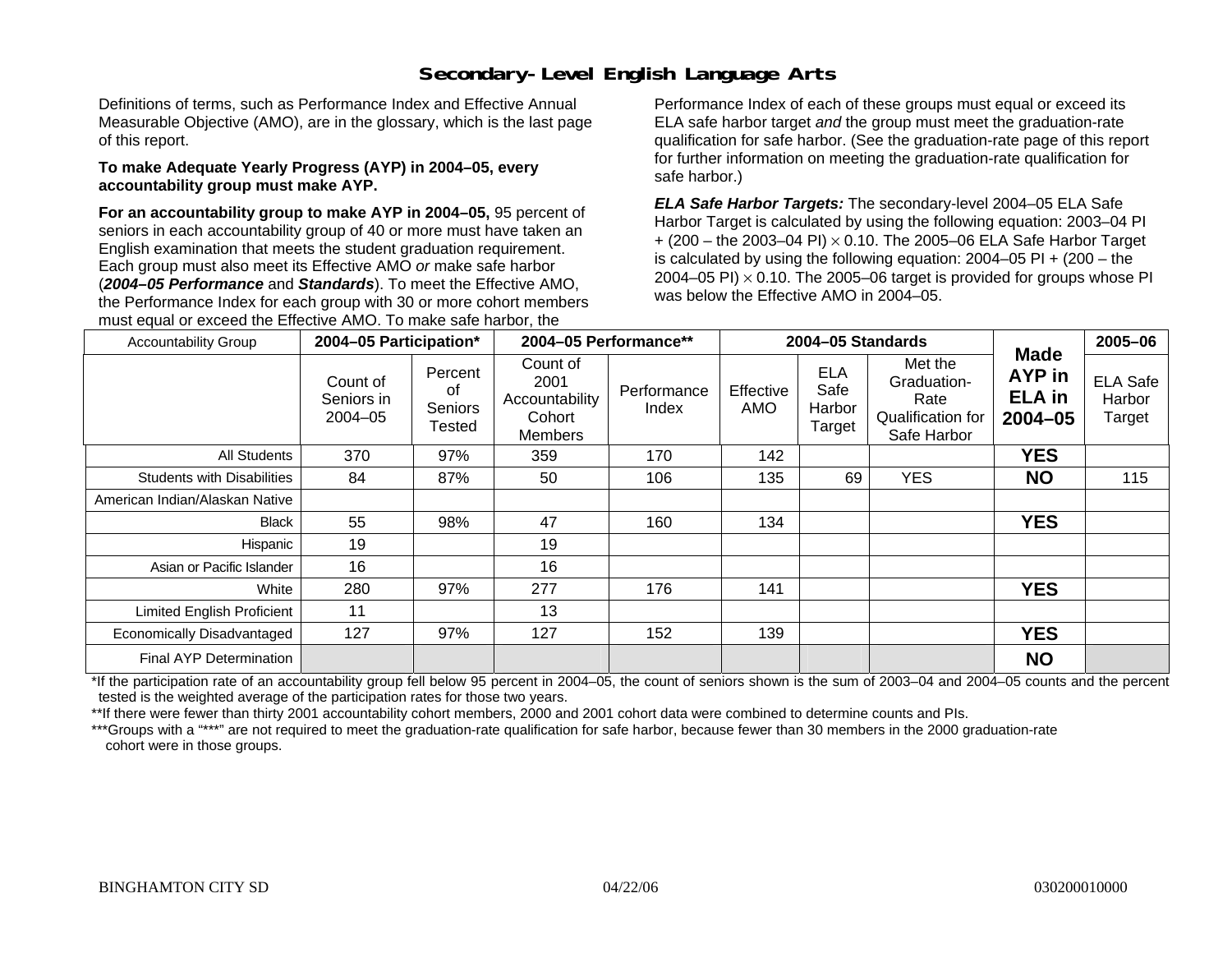# **Secondary-Level Mathematics**

Definitions of terms, such as Performance Index and Effective Annual Measurable Objective (AMO), are in the glossary, which is the last page of this report.

#### **To make Adequate Yearly Progress (AYP) in 2004–05, every accountability group must make AYP.**

**For an accountability group to make AYP in 2004–05,** 95 percent of seniors in each accountability group of 40 or more must have taken a mathematics examination that meets the student graduation requirement. Each group must also meet its Effective AMO *or* make safe harbor (*2004–05 Performance* and *Standards*). To meet the Effective AMO, the Performance Index for each group with 30 or more cohort members must equal or exceed the Effective AMO. To make safe

harbor, the Performance Index of each of these groups must equal or exceed its math safe harbor target *and* the group must meet the graduation-rate qualification for safe harbor. (See the graduation-rate page of this report for further information on meeting the graduation-rate qualification for safe harbor.)

*Math Safe Harbor Targets:* The secondary-level 2004–05 Math Safe Harbor Target is calculated by using the following equation: 2003–04 PI + (200 – the 2003–04 PI) <sup>×</sup> 0.10. The 2005–06 Math Safe Harbor Target is calculated by using the following equation: 2004–05 PI + (200 – the 2004–05 PI)  $\times$  0.10. The 2005–06 target is provided for groups whose PI was below the Effective AMO in 2004–05.

| <b>Accountability Group</b>       | 2004-05 Participation*                |                                           | 2004-05 Performance**                                       |                      |                  | 2004-05 Standards                |                                                                    |                                                 | 2005-06                       |
|-----------------------------------|---------------------------------------|-------------------------------------------|-------------------------------------------------------------|----------------------|------------------|----------------------------------|--------------------------------------------------------------------|-------------------------------------------------|-------------------------------|
|                                   | Count of<br>Seniors in<br>$2004 - 05$ | Percent<br>οf<br><b>Seniors</b><br>Tested | Count of 2001<br>Accountability<br>Cohort<br><b>Members</b> | Performance<br>Index | Effective<br>AMO | Math<br>Safe<br>Harbor<br>Target | Met the<br>Graduation-<br>Rate<br>Qualification for<br>Safe Harbor | Made<br>AYP in<br><b>Math in</b><br>$2004 - 05$ | Math Safe<br>Harbor<br>Target |
| All Students                      | 370                                   | 98%                                       | 359                                                         | 171                  | 133              |                                  |                                                                    | <b>YES</b>                                      |                               |
| <b>Students with Disabilities</b> | 84                                    | 89%                                       | 50                                                          | 106                  | 126              | 81                               | <b>YES</b>                                                         | <b>NO</b>                                       | 115                           |
| American Indian/Alaskan Native    |                                       |                                           |                                                             |                      |                  |                                  |                                                                    |                                                 |                               |
| <b>Black</b>                      | 55                                    | 96%                                       | 47                                                          | 153                  | 125              |                                  |                                                                    | <b>YES</b>                                      |                               |
| Hispanic                          | 19                                    |                                           | 19                                                          |                      |                  |                                  |                                                                    |                                                 |                               |
| Asian or Pacific Islander         | 16                                    |                                           | 16                                                          |                      |                  |                                  |                                                                    |                                                 |                               |
| White                             | 280                                   | 98%                                       | 277                                                         | 176                  | 132              |                                  |                                                                    | <b>YES</b>                                      |                               |
| <b>Limited English Proficient</b> | 11                                    |                                           | 13                                                          |                      |                  |                                  |                                                                    |                                                 |                               |
| Economically Disadvantaged        | 127                                   | 96%                                       | 127                                                         | 159                  | 130              |                                  |                                                                    | <b>YES</b>                                      |                               |
| Final AYP Determination           |                                       |                                           |                                                             |                      |                  |                                  |                                                                    | <b>NO</b>                                       |                               |

\*If the participation rate of an accountability group fell below 95 percent in 2004–05, the count of seniors shown is the sum of 2003–04 and 2004–05 counts and the percent tested is the weighted average of the participation rates for those two years.

\*\*It there were fewer than thirty 2001 accountability cohort members, 2000 and 2001 cohort data were combined to determine counts and PIs.

\*\*\*Groups with a "\*\*" are not required to meet the graduation-rate qualification for safe harbor, because fewer than 30 members in the 2000 graduation-rate cohort were in those groups.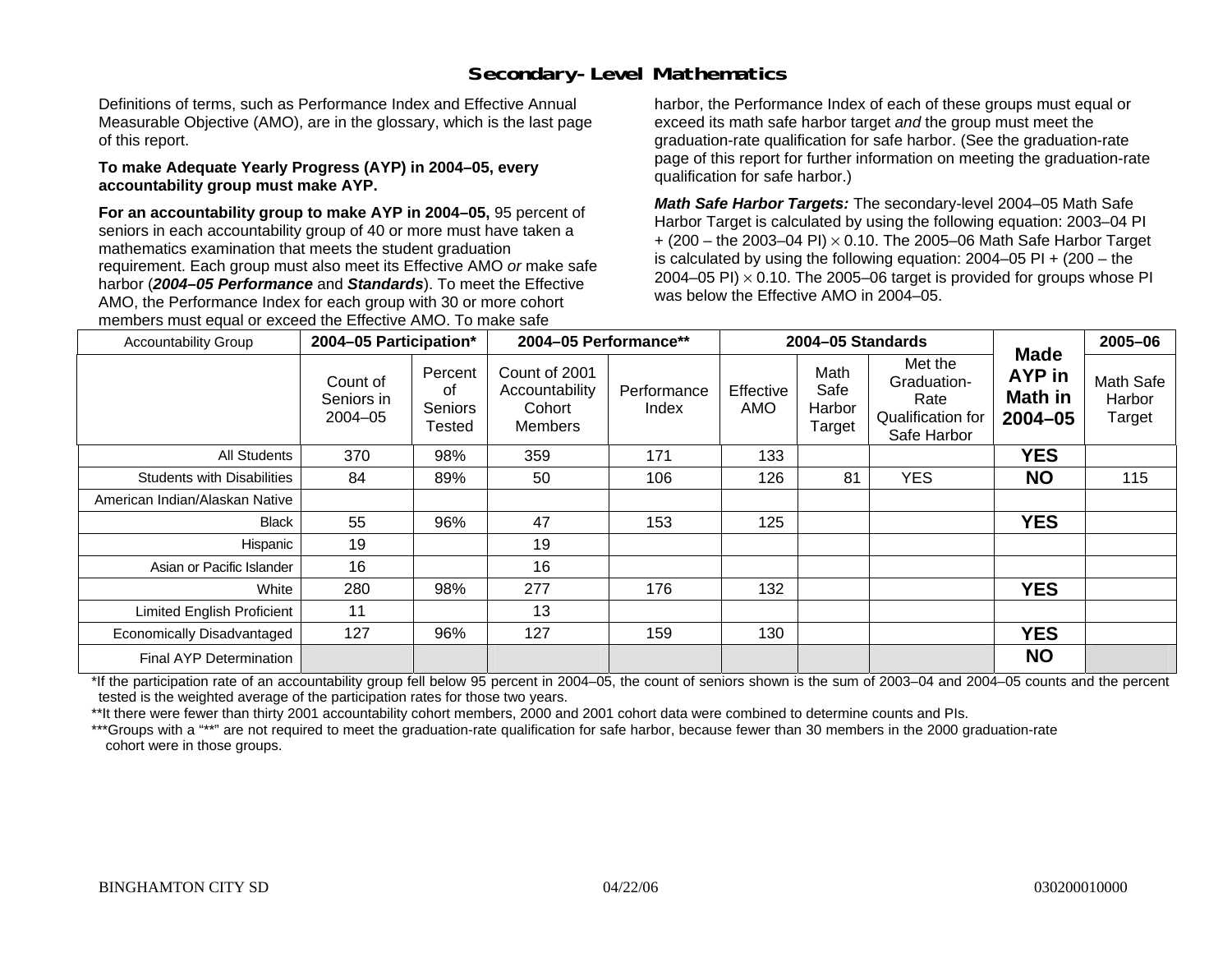### **Graduation Rate**

Definitions of terms, such as Progress Target and Adequate Yearly Progress (AYP), are in the glossary, which is the last page of this report.

*Made AYP in Graduation Rate in 2004–05:* To make AYP in graduation rate, the Percent Earning a Local Diploma by August 31, 2004 for the "All Students" group must equal or exceed the Graduation-Rate Standard or the Graduation-Rate Progress Target.

*Qualification for Safe Harbor in Secondary-Level ELA and Math:* For an accountability group to be considered Qualified for Safe Harbor in Secondary-Level ELA and Math, the Percent Earning a Local Diploma by August 31, 2004 must equal or exceed the Graduation-Rate Standard or the Graduation-Rate Progress Target for that group.

*Graduation-Rate Progress Targets:* The 2004–05 Graduation-Rate Progress Target is calculated by adding one point to the Percent of the 1999 Cohort Earning a Local Diploma by August 31, 2003. The 2005–06 Graduation-Rate Progress Target is calculated by adding one point to the Percent of the 2000 Cohort Earning a Local Diploma by August 31, 2004. This target is provided for each group whose Percent Earning a Local Diploma by August 31, 2004 is below the Graduation-Rate Standard in 2004–05 (55). Groups with fewer than 30 cohort members are not subject to this criterion.

|                                   |                                                                         | 2004-05 Performance                                      |                                 | 2004-05 Standards                         |                                                                                    | $2004 - 05$                                                               | 2005-06                                   |
|-----------------------------------|-------------------------------------------------------------------------|----------------------------------------------------------|---------------------------------|-------------------------------------------|------------------------------------------------------------------------------------|---------------------------------------------------------------------------|-------------------------------------------|
| <b>Accountability Group</b>       | Count of<br>2000<br>Graduation-<br><b>Rate Cohort</b><br><b>Members</b> | Percent Earning a<br>Local Diploma by<br>August 31, 2004 | Graduation-<br>Rate<br>Standard | Graduation-<br>Rate<br>Progress<br>Target | <b>Made AYP</b><br><u>in</u><br><b>Graduation</b><br><b>Rate in</b><br>$2004 - 05$ | Qualified<br>for Safe<br>Harbor in<br>Secondary-<br>Level ELA<br>and Math | Graduation-<br>Rate<br>Progress<br>Target |
| <b>All Students</b>               | 454                                                                     | 62                                                       | 55                              |                                           | <b>YES</b>                                                                         | YES.                                                                      |                                           |
| <b>Students with Disabilities</b> | 77                                                                      | 19                                                       | 55                              | 4                                         |                                                                                    | YES.                                                                      | 20                                        |
| American Indian/Alaskan Native    |                                                                         |                                                          |                                 |                                           |                                                                                    |                                                                           |                                           |
| <b>Black</b>                      | 69                                                                      | 36                                                       | 55                              | 39                                        |                                                                                    | <b>NO</b>                                                                 | 37                                        |
| Hispanic                          | 20                                                                      |                                                          |                                 |                                           |                                                                                    |                                                                           |                                           |
| Asian or Pacific Islander         | 12                                                                      |                                                          |                                 |                                           |                                                                                    |                                                                           |                                           |
| White                             | 353                                                                     | 68                                                       | 55                              |                                           |                                                                                    | <b>YES</b>                                                                |                                           |
| Limited English Proficient        | 5                                                                       |                                                          |                                 |                                           |                                                                                    |                                                                           |                                           |
| Economically Disadvantaged        | 149                                                                     | 50                                                       | 55                              | 55                                        |                                                                                    | <b>NO</b>                                                                 | 51                                        |
| <b>Final AYP Determination</b>    |                                                                         |                                                          |                                 |                                           | <b>YES</b>                                                                         |                                                                           |                                           |